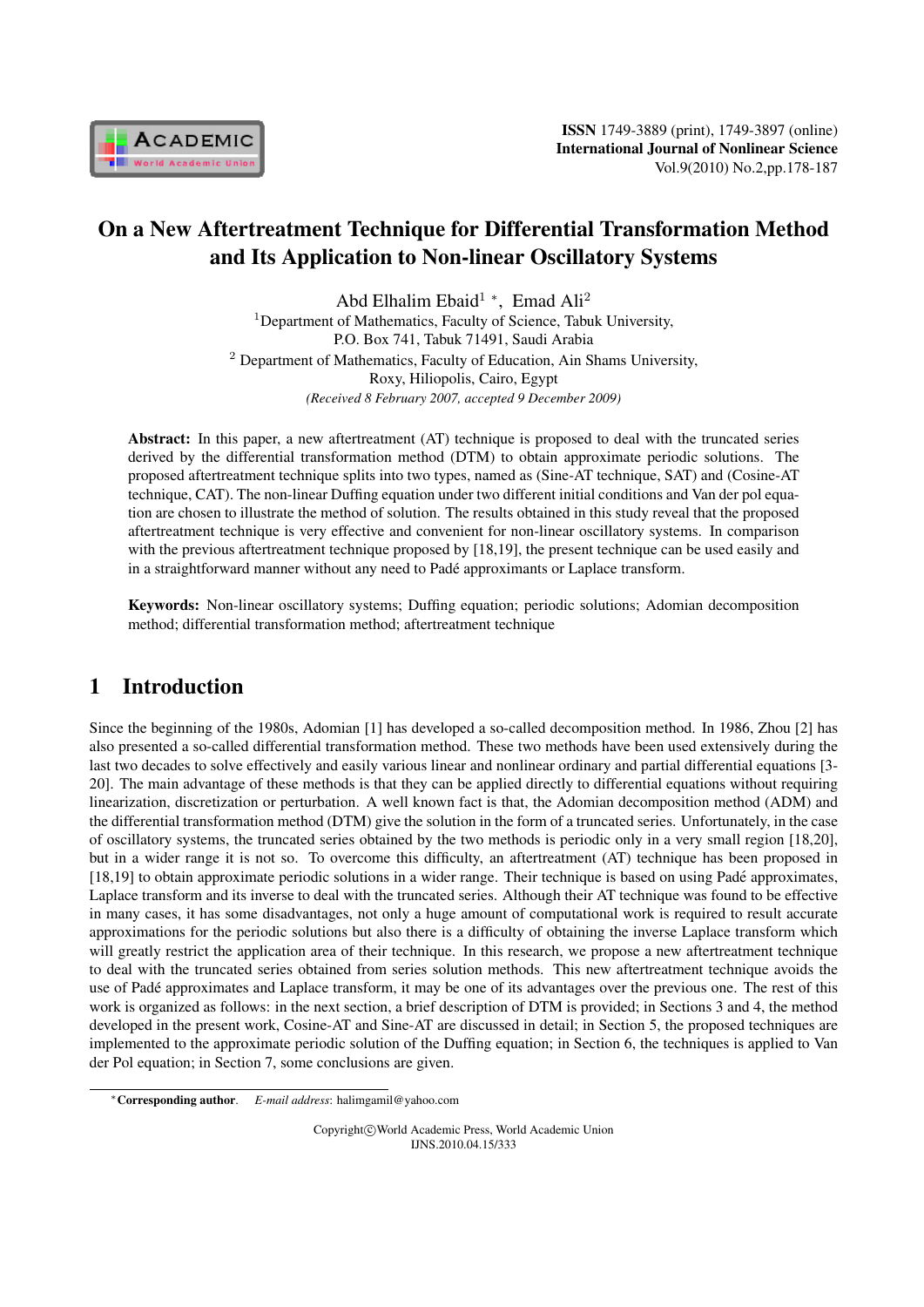### 2 One-dimensional differential transform

Differential transform of a function  $x(t)$  is defined as follows:

$$
X(k) = \frac{1}{k!} \left[ \frac{d^k x(t)}{dt^k} \right]_{t=0},\tag{1}
$$

where  $x(t)$  and  $X(k)$  are the original and transformed functions, respectively. Differential inverse transform of  $X(k)$  is defined as

$$
x(t) = \sum_{k=0}^{\infty} X(k)t^k.
$$
 (2)

So

$$
x(t) = \sum_{k=0}^{\infty} \frac{t^k}{k!} \left[ \frac{d^k x(t)}{dt^k} \right]_{t=0}.
$$
 (3)

Eq. (3) implies that the concept of differential transform is derived from Taylor series expansion. In actual applications, the function  $x(t)$  is expressed by a truncated series and Eq. (2) can be written as

$$
\Phi_N(t) = \sum_{k=0}^N X(k)t^k.
$$
\n(4)

Some of the fundamental mathematical operations performed by differential transform method are listed in Table 1.

| Original function $x(t)$     | Transformed function $X(k)$                                       |
|------------------------------|-------------------------------------------------------------------|
| $\alpha u(t) \pm \beta v(t)$ | $\alpha U(k) \pm \beta V(k)$                                      |
| $d^m x(t)$<br>$d t^m$        | $\frac{\overline{(k+m)!}}{\mu!}X(k+m)$                            |
| u(t)v(t)                     | $\sum_{l=0}^{k} U(l)V(k-l)$                                       |
| u(t)v(t)w(t)                 | $\sum_{l=0}^{k} \sum_{m=0}^{k-l} U(l)V(m)W(k-l-m)$                |
| $u(t)\int_0^t v(t)dt$        | $\sum_{l=1}^{k} U(k-l) \frac{V(l-1)}{l}, k \geq 1$                |
| $+m$                         | $\delta(k-m) = 1$ if $k = m, 0$ if $k \neq m$                     |
| $\exp(t)$                    |                                                                   |
| $\sin(\lambda t + \omega)$   | $\sin\left(\frac{k\pi}{2}+\omega\right)$                          |
| $\cos(\lambda t + \omega)$   | $\frac{\lambda^k}{k!}$ cos $\left(\frac{k\pi}{2} + \omega\right)$ |

Table 1: The fundamental operations of one-dimensional DTM.

## 3 Cosine-aftertreatment (CAT) technique

 $\ddot{\phantom{a}}$ 

If the truncated series given by Eq.  $(4)$  is expressed in even-powers, only, of the independent variable  $t$ , i.e.,

$$
\Phi_N(t) = \sum_{k=0}^N X(2k)t^{2k}, \quad X(2k+1) = 0, \forall k = 0, 1, ..., \frac{N}{2} - 1, \text{ where } N \text{ is even}, \tag{5}
$$

then the Cosine-aftertreatment technique (CAT-technique) is based on the assumption that this truncated series can be expressed as another finite series in terms of the cosine trigonometric functions with different amplitudes and arguments:

$$
\Phi_N(t) = \sum_{j=1}^n \lambda_j \cos(\Omega_j t), \text{ where } n \text{ is finite.}
$$
 (6)

By expanding both sides of Eq. (6) as power series of  $t$  and equating the coefficients of like powers, we get

$$
t^{0}: \sum_{j=1}^{n} \lambda_{j} = X(0),
$$
  
\n
$$
t^{2}: \sum_{j=1}^{n} \lambda_{j} \Omega_{j}^{2} = -2!X(2),
$$
  
\n
$$
t^{4}: \sum_{j=1}^{n} \lambda_{j} \Omega_{j}^{4} = 4!X(4),
$$
  
\n
$$
t^{6}: \sum_{j=1}^{n} \lambda_{j} \Omega_{j}^{6} = -6!X(6),
$$
  
\n... (7)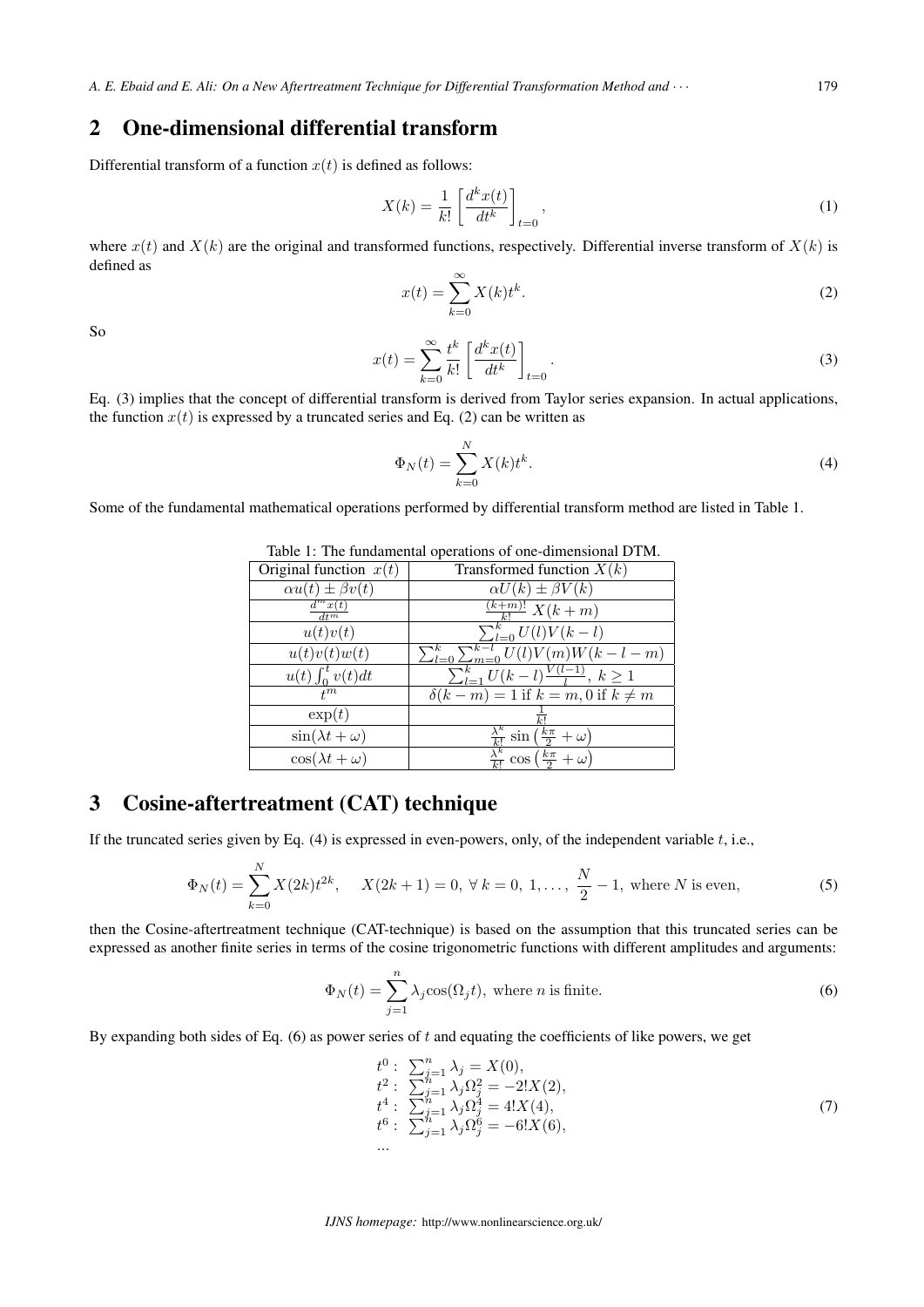In practical applications, it is sufficient to express the truncated series  $\Phi_N(t)$  in terms of two or three cosines with different amplitudes and arguments. If we choose to express  $\Phi_N(t)$  as an approximate periodic solution in terms of two cosines with two different amplitudes,  $\lambda_1$ ,  $\lambda_2$  and two different arguments,  $\Omega_1$ ,  $\Omega_2$ , we can rewrite Eq. (6) at  $N = 6$ ,  $n = 2$ , as:

$$
\Phi_6(t) = \sum_{j=1}^2 \lambda_j \cos(\Omega_j t). \tag{8}
$$

In this case, the four unknowns  $\lambda_1$ ,  $\lambda_2$ ,  $\Omega_1$  and  $\Omega_2$  can be determined by solving the following system of non-linear algebraic equations, analytically:

$$
\lambda_1 + \lambda_2 = X(0), \n\lambda_1 \Omega_1^2 + \lambda_2 \Omega_2^2 = -2!X(2), \n\lambda_1 \Omega_1^4 + \lambda_2 \Omega_2^4 = 4!X(4), \n\lambda_1 \Omega_1^6 + \lambda_2 \Omega_2^6 = -6!X(6).
$$
\n(9)

Moreover, If we choose to express  $\Phi_N(t)$  as more accurate periodic solution in terms of three cosines, we can rewrite Eq. (6) at  $N = 10$ ,  $n = 3$ , as:

$$
\Phi_{10}(t) = \sum_{j=1}^{3} \lambda_j \cos(\Omega_j t). \tag{10}
$$

In this case, the six unknowns  $\lambda_1$ ,  $\lambda_2$ ,  $\lambda_3$ ,  $\Omega_1$ ,  $\Omega_2$  and  $\Omega_3$  can be determined by solving the following system of nonlinear algebraic equations, numerically:

$$
\lambda_1 + \lambda_2 + \lambda_3 = X(0), \n\lambda_1 \Omega_1^2 + \lambda_2 \Omega_2^2 + \lambda_3 \Omega_3^2 = -2!X(2), \n\lambda_1 \Omega_1^4 + \lambda_2 \Omega_2^4 + \lambda_3 \Omega_3^4 = 4!X(4), \n\lambda_1 \Omega_1^6 + \lambda_2 \Omega_2^6 + \lambda_3 \Omega_3^6 = -6!X(6), \n\lambda_1 \Omega_1^8 + \lambda_2 \Omega_2^8 + \lambda_3 \Omega_3^8 = 8!X(8), \n\lambda_1 \Omega_1^{10} + \lambda_2 \Omega_2^{10} + \lambda_3 \Omega_3^{10} = -10!X(10).
$$
\n(11)

## 4 Sine-aftertreatment (SAT) technique

If the truncated series given by Eq.  $(4)$  is obtained as a finite polynomial in odd-powers of the independent variable  $t$ , i.e.,

$$
\Phi_N(t) = \sum_{k=0}^N X(2k+1)t^{2k+1}, \ X(2k) = 0, \ \forall \ k = 0, 1, \dots, \ \frac{N-1}{2}, \text{ where } N \text{ is odd}, \tag{12}
$$

then the Sine-aftertreatment technique (SAT-technique) is based on the assumption that this truncated series can be expressed as an approximate periodic solution, in terms of the sine trigonometric functions with different amplitudes and arguments:

$$
\Phi_N(t) = \sum_{j=1}^n \mu_j \sin(\Psi_j t), \text{where } n \text{ is finite.}
$$
\n(13)

By expanding the both sides of Eq.  $(13)$  as power series of  $t$  and equating the coefficients of like powers, we get

$$
t: \sum_{j=1}^{n} \mu_j \Psi_j = X(1),
$$
  
\n
$$
t^3: \sum_{j=1}^{n} \mu_j \Psi_j^3 = -3!X(3),
$$
  
\n
$$
t^5: \sum_{j=1}^{n} \mu_j \Psi_j^3 = 5!X(5),
$$
  
\n
$$
t^7: \sum_{j=1}^{n} \mu_j \Psi_j^7 = -7!X(7),
$$
  
\n... (14)

In order to express  $\Phi_N(t)$  as an approximate periodic solution using two sines with two different amplitudes and two different arguments, we rewrite Eq. (13) at  $n = 2$ , as:

$$
\Phi_7(t) = \sum_{j=1}^2 \mu_j \sin(\Psi_j t),\tag{15}
$$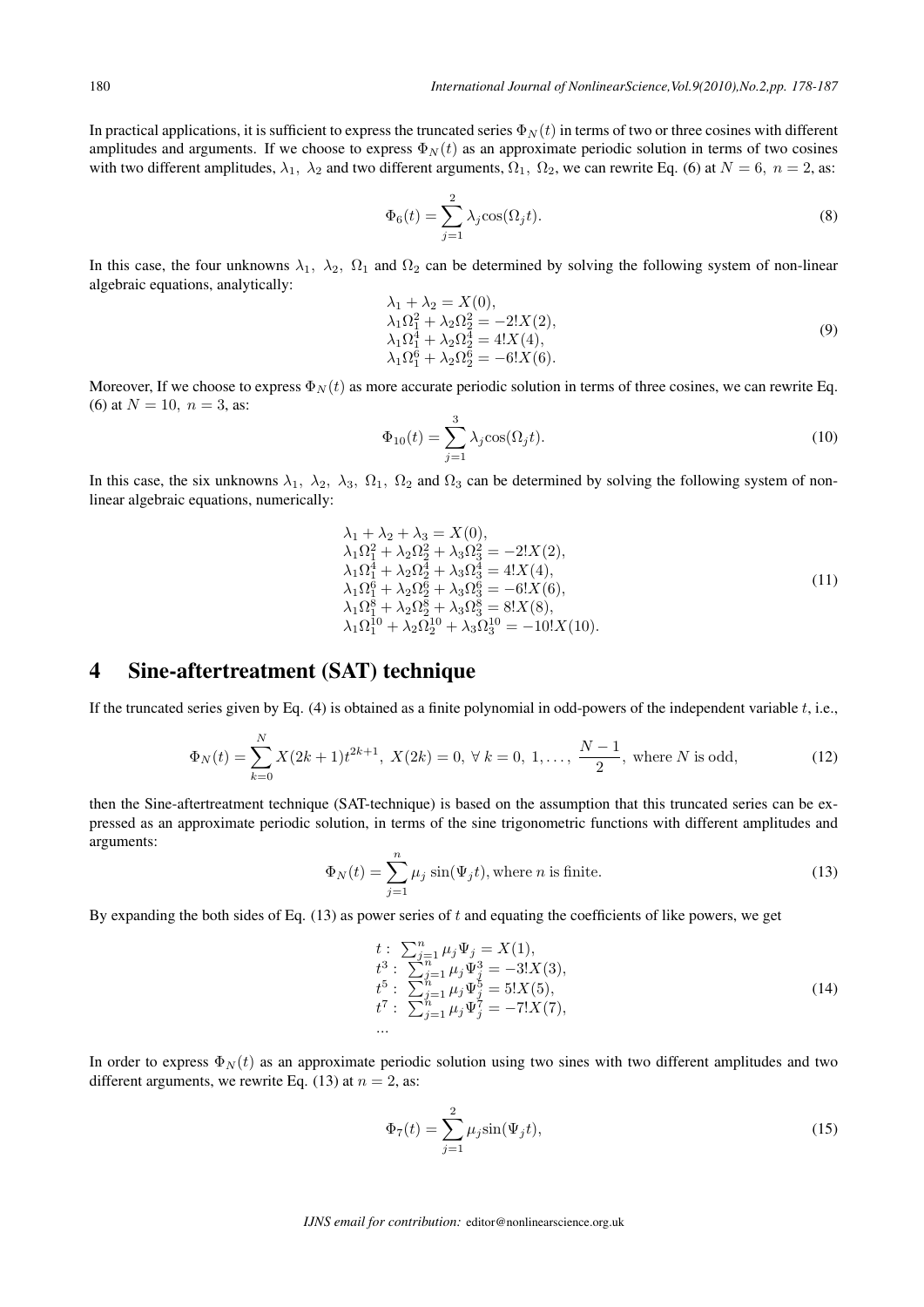where the four unknowns  $\mu_1$ ,  $\mu_2$ ,  $\Psi_1$  and  $\Psi_2$  can be determined by solving the following system of non-linear algebraic equations:

$$
\mu_1 \Psi_1 + \mu_2 \Psi_2 = X(1), \n\mu_1 \Psi_1^3 + \mu_2 \Psi_2^2 = -3!X(3), \n\mu_1 \Psi_1^5 + \mu_2 \Psi_2^5 = 5!X(5), \n\mu_1 \Psi_1^7 + \mu_2 \Psi_2^7 = -7!X(7),
$$
\n(16)

while expressing  $\Phi_N(t)$  in terms of three sines, yields

$$
\Phi_{11}(t) = \sum_{j=1}^{3} \mu_j \sin(\Psi_j t). \tag{17}
$$

In this case, the six unknowns  $\mu_1$ ,  $\mu_2$ ,  $\mu_3$ ,  $\Psi_1$ ,  $\Psi_2$  and  $\Psi_3$  can be determined by solving the following system of non-linear algebraic equations, numerically:

$$
\mu_1 \Psi_1 + \mu_2 \Psi_2 + \mu_3 \Psi_3 = X(1), \n\mu_1 \Psi_1^3 + \mu_2 \Psi_2^3 + \mu_3 \Psi_3^3 = -3!X(3), \n\mu_1 \Psi_1^5 + \mu_2 \Psi_2^5 + \mu_3 \Psi_2^3 = 5!X(5), \n\mu_1 \Psi_1^7 + \mu_2 \Psi_2^7 + \mu_3 \Psi_3^7 = -7!X(7), \n\mu_1 \Psi_1^9 + \mu_2 \Psi_2^9 + \mu_3 \Psi_3^9 = 9!X(9), \n\mu_1 \Psi_1^{11} + \mu_2 \Psi_2^{11} + \mu_3 \Psi_3^{11} = -11!X(11).
$$
\n(18)

It should be noted that, if the truncated series obtained through differential transformation method is expressed in mixedpowers of  $t$ , odd and even, then we use both of SAT and CAT techniques to deal with such truncated series. This point is indicated by an example of Van der Pol equation, in Section 6.

## 5 One-dimensional differential transform

In this section we discuss the application of the proposed CAT and SAT techniques to the periodic solutions of the Duffing equation:

$$
\frac{d^2x}{dt^2} + x + \epsilon x^3 = 0,\t\t(19)
$$

under two different cases of initial conditions, as explained in the next subsections. As explained in the previous sections, the use of the proposed CAT and SAT techniques is based on obtaining the series solution of Eq. (19), under prescribed initial conditions, as a finite polynomial in even-powers of  $t$  or in odd-powers of  $t$ , respectively.

### 5.1 Case 1

Now, consider Eq. (19) under the following initial conditions

$$
x(0) = a, \ \dot{x}(0) = 0. \tag{20}
$$

The exact solution of Eqs. (19) and (20) has been resulted by Feng [21] as:

$$
x = a \operatorname{cn}(\omega t, k^2), \quad \omega^2 = 1 + \epsilon a^2, \quad k^2 = \frac{\epsilon a^2}{2(1 + \epsilon a^2)}.
$$
 (21)

The validity and effectiveness of the proposed CAT is then checked by comparing the approximate periodic solution with the exact one at chosen values of  $a$  and  $\epsilon$ .

#### 5.1.1 Approximate periodic solution via CAT technique

In [22], the differential transformation method has been applied to Eq. (19) as

$$
(k+1)(k+2)X(k+2) + X(k) + \epsilon \sum_{s=0}^{k} \sum_{m=0}^{k-s} X(s)X(m)X(k-s-m) = 0,
$$
\n(22)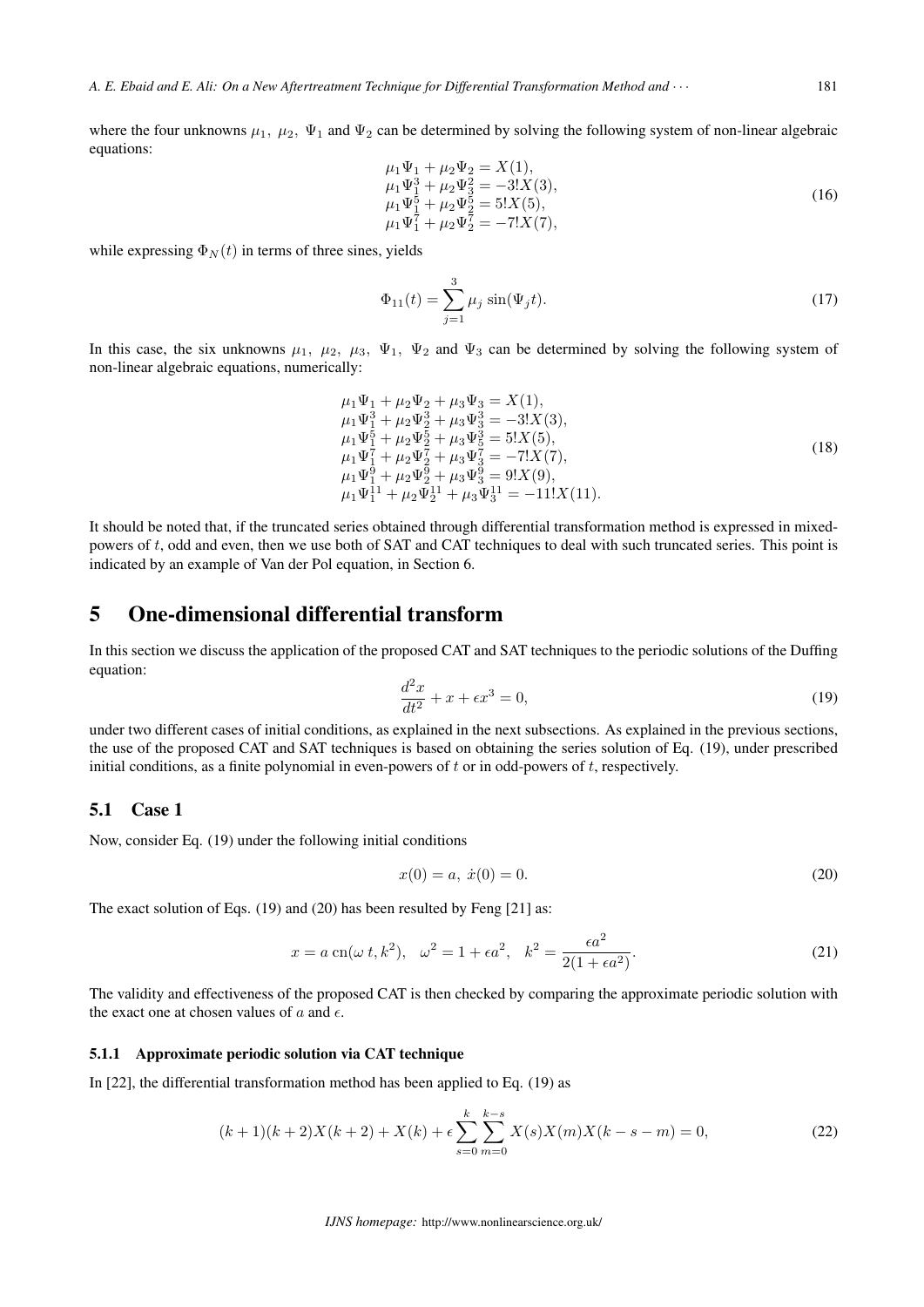with the transformed initial conditions

$$
X(0) = a, \quad X(1) = 0.
$$
\n(23)

The truncated series  $\Phi_6(t)$  is given by [22]:

$$
\Phi_6(t) = a - a(1 + \epsilon a^2) \frac{t^2}{2!} + a(1 + \epsilon a^2)(1 + 3\epsilon a^2) \frac{t^4}{4!} - a(1 + \epsilon a^2)(1 + 24\epsilon a^2 + 27\epsilon^2 a^4) \frac{t^6}{6!}.
$$
\n(24)

From the last equation, we can write

$$
X(0) = a,\t\t(25)
$$

$$
X(2) = \frac{-a(1 + \epsilon a^2)}{2!},\tag{26}
$$

$$
X(4) = \frac{a(1 + \epsilon a^2)(1 + 3\epsilon a^2)}{4!},
$$
\n(27)

$$
X(6) = \frac{-a(1 + \epsilon a^2)(1 + 24\epsilon a^2 + 27\epsilon^2 a^4)}{6!},
$$
\n(28)

Now, we can express  $\Phi_6(t)$  as an approximate periodic solution in the form

$$
\Phi_6(t) = \sum_{j=1}^2 \lambda_j \cos(\Omega_j t). \tag{29}
$$

By inserting  $X(0)$ ,  $X(2)$ ,  $X(4)$ ,  $X(6)$  presented above into system (10), we have a system of four non-linear algebraic equations. Using MATHEMATICA to solve this system analytically for  $\lambda_1$ ,  $\lambda_2$ ,  $\Omega_1$  and  $\Omega_2$ , we obtain

$$
\lambda_1 = \frac{a(4+5\epsilon a^2 + \sqrt{(2+3\epsilon a^2)(8+9\epsilon a^2)})}{2\sqrt{(2+3\epsilon a^2)(8+9\epsilon a^2)}}, \quad \Omega_1 = \pm \sqrt{5+6\epsilon a^2 - \sqrt{(2+3\epsilon a^2)(8+9\epsilon a^2)}},
$$
\n
$$
\lambda_2 = \frac{a(-4-5\epsilon a^2 + \sqrt{(2+3\epsilon a^2)(8+9\epsilon a^2)})}{2\sqrt{(2+3\epsilon a^2)(8+9\epsilon a^2)}}, \quad \Omega_2 = \pm \sqrt{5+6\epsilon a^2 + \sqrt{(2+3\epsilon a^2)(8+9\epsilon a^2)}}. \tag{30}
$$

Therefore, we can write the approximate periodic solution for the Eqs. (19-20), as follows

$$
x_{\rm approx}(t) = \left[ \frac{a(4+5\epsilon a^2 + \sqrt{(2+3\epsilon a^2)(8+9\epsilon a^2)})}{2\sqrt{(2+3\epsilon a^2)(8+9\epsilon a^2)}} \right] \times \\ \times \cos \left( \sqrt{5+6\epsilon a^2} - \sqrt{(2+3\epsilon a^2)(8+9\epsilon a^2)} t \right) \\ + \left[ \frac{a(-4-5\epsilon a^2 + \sqrt{(2+3\epsilon a^2)(8+9\epsilon a^2)})}{2\sqrt{(2+3\epsilon a^2)(8+9\epsilon a^2)}} \right] \times \\ \times \cos \left( \sqrt{5+6\epsilon a^2} + \sqrt{(2+3\epsilon a^2)(8+9\epsilon a^2)} t \right). \tag{31}
$$

In order to check the effectiveness of the Cosine-AT in finding accurate periodic solution for Eqs. (19-20), we compare our approximate periodic solution (31) with the exact one (21) at  $a = 0.1$ ,  $\epsilon = 0.1$ . Substituting  $a = 0.1$ ,  $\epsilon = 0.1$  into Eq. (31), we obtain the approximate periodic solution as:

$$
x_{\text{approx}}(t) = 0.0999969 \cos(1.00037 \, t) + 3.12003 \times 10^{-6} \cos(3.00187 \, t). \tag{32}
$$

Fig. 1 shows the curves of the exact and approximate periodic solutions at  $a = 0.1$ ,  $\epsilon = 0.1$ . As shown in this figure, the CAT approximate periodic solution is identical to the exact solution.

### 5.2 Case 2

In this case we hope firstly to obtain the exact solution of the Duffing equation subject to present initial conditions,

$$
x(0) = 0, \ \dot{x}(0) = \beta,\tag{33}
$$

in terms of Jacobi-elliptic function  $sn$ . As analyzed in case 1, obtaining such exact solution is very useful to check the validity and effectiveness of SAT proposed in this work.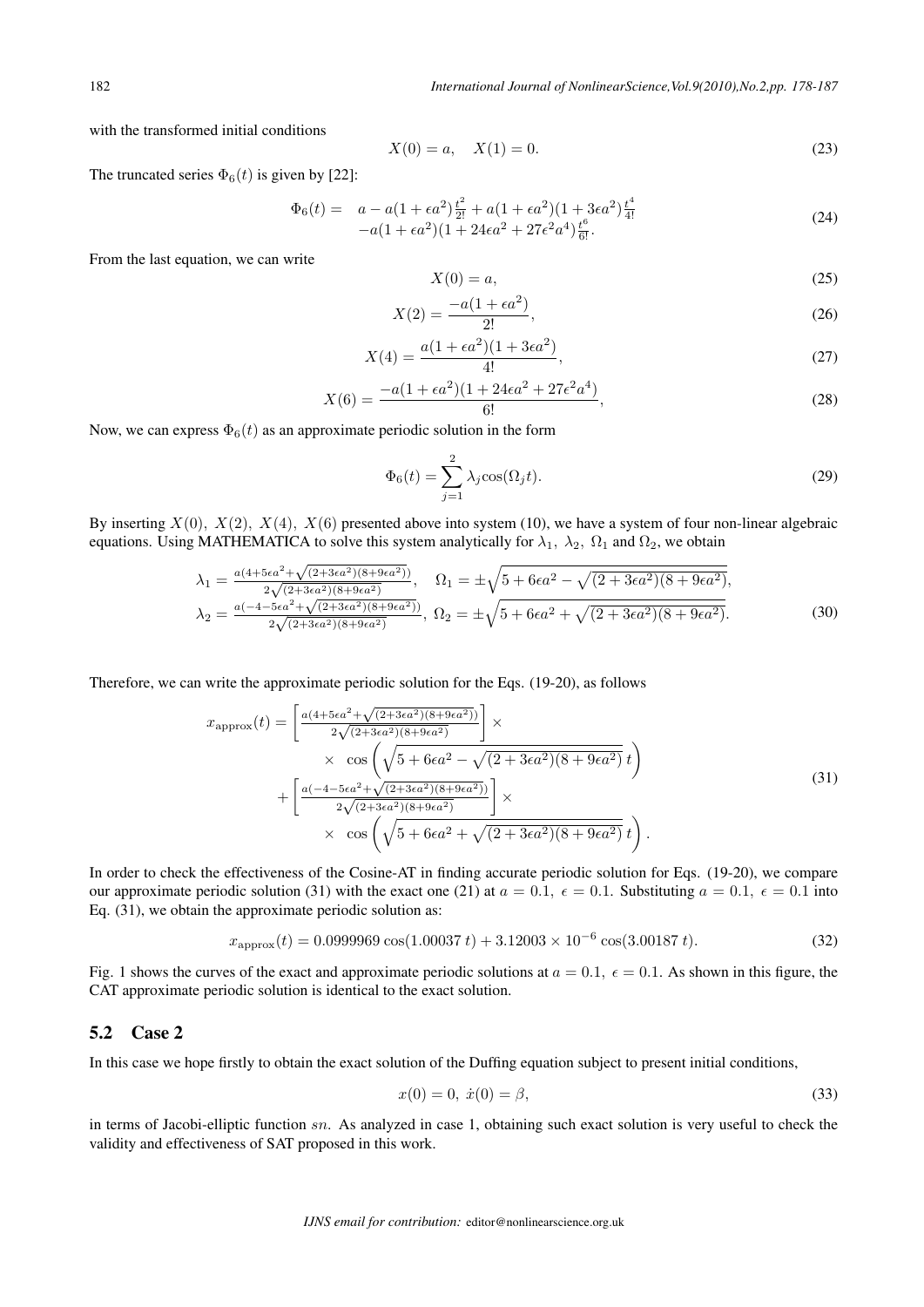

Figure 1: Comparison of the approximate periodic solution, Eq. (32), using CAT technique and the exact solution for the Duffing equation at  $\epsilon$ =0.1 and  $a=0.1$ .

#### 5.2.1 Exact solution

Assume an exact solution of Eq.  $(19)$  in the form of the Jacobi elliptic function  $sn$ :

$$
x = \mu \operatorname{sn}(\sigma t, m^2),\tag{34}
$$

where  $\sigma$  is the frequency of vibrations,  $\mu$  is the amplitude of vibrations and  $m^2$  is the modulus of the elliptic Jacobi function sn. Firstly, we note that the initial condition  $x(0) = 0$ , is already satisfied by the above assumption. Applying the second initial condition  $\dot{x}(0) = 0$ , yields  $\sigma \mu = \beta$ . Substituting (34) along with the result  $\sigma \mu = \beta$  into (19) and equating coefficients by the same order of function sn, we obtain the values of  $\sigma$  and  $m^2$  as:

$$
\mu^2 = \frac{-1 + \sqrt{1 + 2\epsilon\beta^2}}{\epsilon}, \quad \sigma^2 = \frac{1}{2}(1 + \sqrt{1 + 2\epsilon\beta^2}), \quad m^2 = \frac{1 - \sqrt{1 + 2\epsilon\beta^2}}{1 + \sqrt{1 + 2\epsilon\beta^2}}.
$$
 (35)

#### 5.2.2 Approximate periodic solution via SAT technique

On applying the same recurrence relation given by Eq. (22) with the transformed initial conditions

$$
X(0) = 0, \quad X(1) = \beta,
$$
\n(36)

we obtain

$$
X(3) = -\frac{\beta}{3!},\tag{37}
$$

$$
X(5) = \frac{\beta(1 - 6\epsilon\beta^2)}{5!},\tag{38}
$$

$$
X(7) = -\frac{\beta(1 - 66\epsilon)\beta^2}{7!},\tag{39}
$$

$$
X(9) = \frac{\beta(1 - 612\epsilon\beta^2 + 756\epsilon^2\beta^4)}{9!},
$$
\n(40)

$$
X(11) = -\frac{\beta(1 - 5532\epsilon\beta^2 + 33156\epsilon^2\beta^4)}{11!}.
$$
\n(41)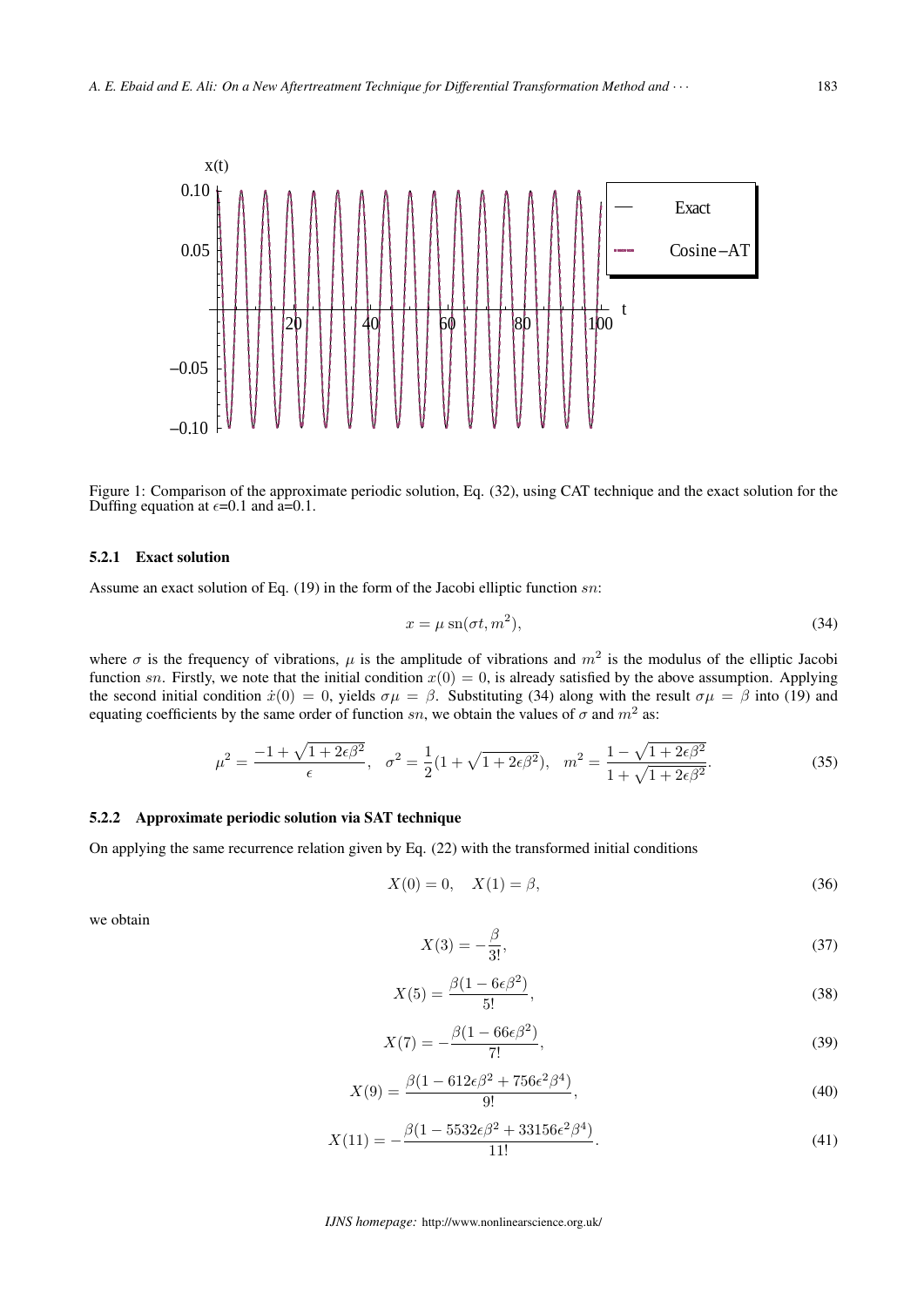Now the truncated series solutions  $\Phi_7(t)$  and  $\Phi_{11}(t)$  are given by

$$
\Phi_7(t) = \beta t - \frac{\beta t^3}{3!} + \frac{\beta (1 - 6\epsilon \beta^2) t^5}{5!} - \frac{\beta (1 - 66\epsilon \beta^2) t^7}{7!},\tag{42}
$$

and

$$
\Phi_{11}(t) = \beta t - \frac{\beta t^3}{3!} + \frac{\beta (1 - 6\epsilon \beta^2) t^5}{5!} - \frac{\beta (1 - 66\epsilon \beta^2) t^7}{7!} + \frac{\beta (1 - 612\epsilon \beta^2 + 756\epsilon^2 \beta^4) t^9}{9!} - \frac{\beta (1 - 5532\epsilon \beta^2 + 33156\epsilon^2 \beta^4) t^{11}}{11!}.
$$
\n(43)

If we expand the exact solution up to  $t^7$  and  $t^{11}$  we obtain the same truncated series solutions (42) and (43), respectively. By using the proposed SAT, we suppose that the approximate periodic solution  $\Phi_7(t)$  is expressed as

$$
x_{\text{approx}}(t) = \mu_1 \sin(\Psi_1 t) + \mu_2 \sin(\Psi_2 t). \tag{44}
$$

In order to find the values of  $\mu_1$ ,  $\mu_2$ ,  $\Psi_1$  and  $\Psi_2$ , we need only to insert  $X(1)$ ,  $X(3)$ ,  $X(5)$  and  $X(7)$  into system (16) to obtain a system of four non-linear algebraic equations, given by:

$$
\mu_1 \Psi_1 + \mu_2 \Psi_2 = \beta,
$$
  
\n
$$
\mu_1 \Psi_1^3 + \mu_2 \Psi_2^2 = \beta,
$$
  
\n
$$
\mu_1 \Psi_1^5 + \mu_2 \Psi_2^5 = \beta (1 - 6\epsilon \beta^2),
$$
  
\n
$$
\mu_1 \Psi_1^7 + \mu_2 \Psi_2^7 = \beta (1 - 66\epsilon \beta^2).
$$
\n(45)

In fact, we can solve the above system analytically, however, for simplicity we solve it numerically by using the NSolve command in MATHEMATICA, at  $\beta = 1$ ,  $\epsilon = 0.3$ . By this, we obtain the following approximate periodic solution:

$$
x_{\text{approx}}(t) = 0.928746 \sin(1.10982 t) - 0.010383 \sin(2.96113 t), \tag{46}
$$

which is the same approximate periodic solution given in [20, Eq.  $(3.23)$ ] which obtained by using Laplace transform and Padé approximate  $[4/4]$ . In Fig. 2, the approximate  $(46)$  and exact solutions are plotted. It can be concluded that the SAT solution is very close to the exact solution. In order to examine the assumption that expressing the truncated series in more sines with different amplitudes and arguments leads to more accurate numerical periodic solution, we use Eq. (17) with the following system at the same values  $\beta = 1, \epsilon = 0.3$ :

$$
\mu_1 \Psi_1 + \mu_2 \Psi_2 + \mu_3 \Psi_3 = \beta,
$$
  
\n
$$
\mu_1 \Psi_1^3 + \mu_2 \Psi_2^3 + \mu_3 \Psi_3^3 = \beta,
$$
  
\n
$$
\mu_1 \Psi_1^5 + \mu_2 \Psi_2^5 + \mu_3 \Psi_3^3 = \beta (1 - 6\epsilon \beta^2),
$$
  
\n
$$
\mu_1 \Psi_1^7 + \mu_2 \Psi_2^7 + \mu_3 \Psi_3^7 = \beta (1 - 66\epsilon \beta^2),
$$
  
\n
$$
\mu_1 \Psi_1^9 + \mu_2 \Psi_2^9 + \mu_3 \Psi_3^9 = \beta (1 - 612\epsilon \beta^2 + 756\epsilon^2 \beta^4),
$$
  
\n
$$
\mu_1 \Psi_1^{11} + \mu_2 \Psi_2^{11} + \mu_3 \Psi_3^{11} = \beta (1 - 5532\epsilon \beta^2 + 33156\epsilon^2 \beta^4),
$$
\n(47)

to obtain the approximate periodic solution:

$$
x_{\text{approx}}(t) = 0.933608 \sin(1.09232 t) - 0.006132 \sin(3.39027 t) + 0.000210 \sin(4.72365 t).
$$
 (48)

This approximate periodic solution is plotted in Fig. 3 with the exact one. As showed in this figure, the result is excellent in more wider range than [20, Fig. 4], without any need to Pade approximates or Laplace transform. ´

### 6 Application to Van der Pol equation

Consider the following Van der Pol equation [20]

$$
\frac{d^2x}{dt^2} + x = \epsilon(1 - x^2)\dot{x},\tag{49}
$$

under the initial conditions

$$
x(0) = 0, \ \dot{x}(0) = 2. \tag{50}
$$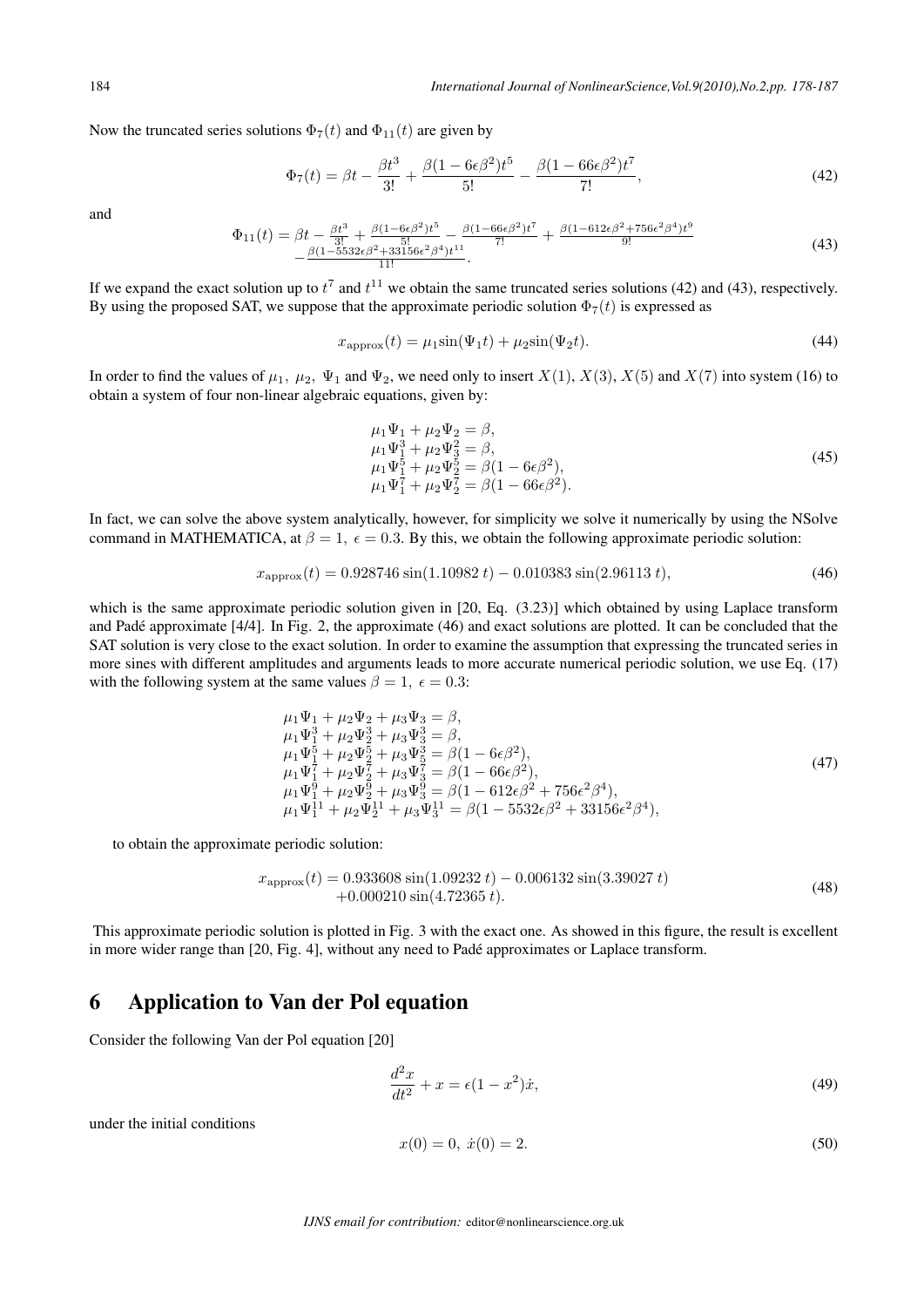

Figure 2: Comparison of the approximate periodic solution, Eq. (32), using CAT technique and the exact solution for the Duffing equation at  $\epsilon$ =0.1 and a=0.1.



Figure 3: Comparison of the approximate periodic solution, Eq. (48), using SAT technique and the exact solution for the Duffing equation at  $\epsilon$ =0.3 and  $\beta$ =1.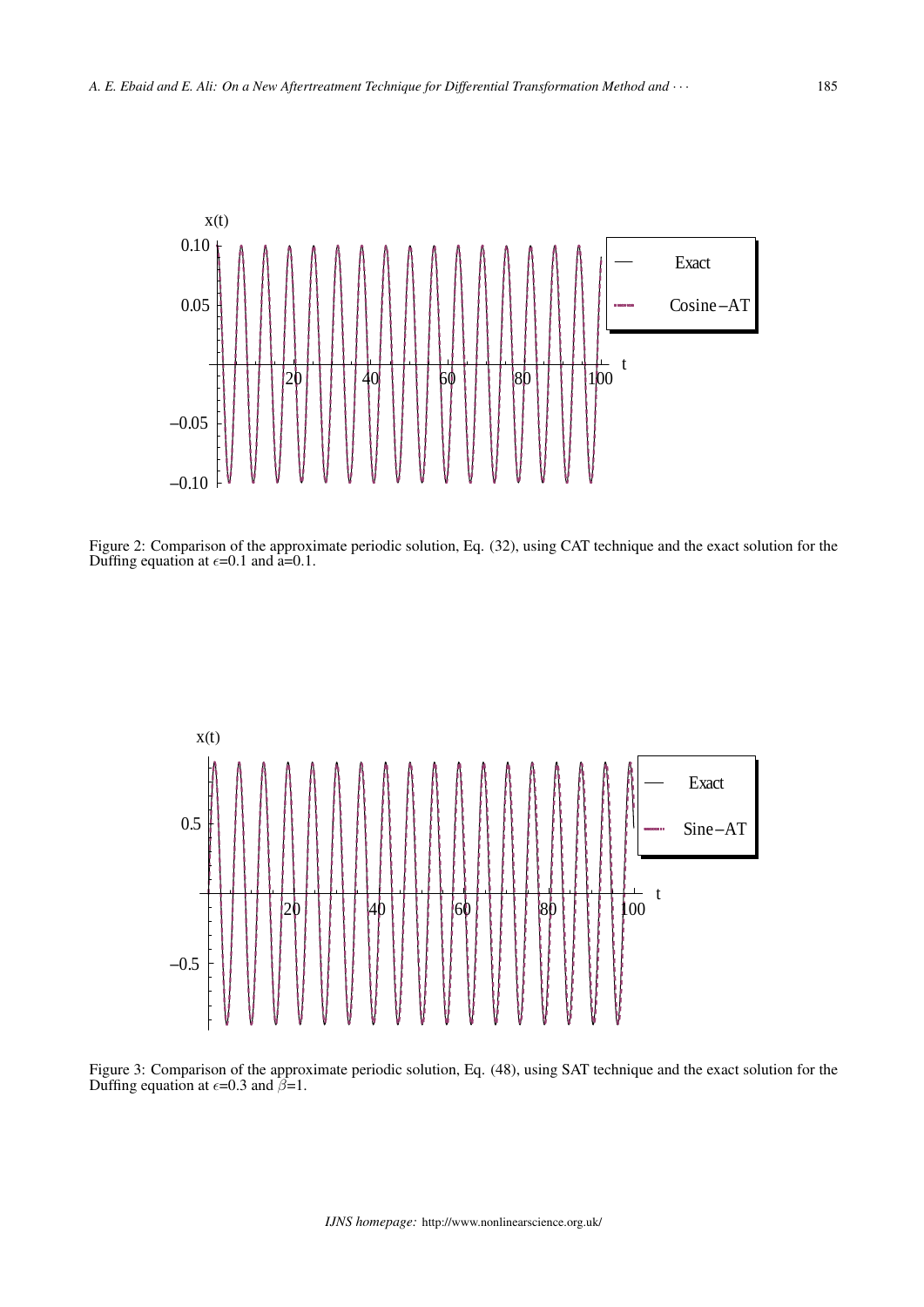By using differential transformation method, the following series solution is obtained by [20] as:

$$
\Phi_7(t) = 2\left(t - \frac{t^3}{3!} + \frac{t^5}{5!} - \frac{t^7}{7!}\right) + \epsilon\left(t^2 - \frac{5t^4}{6} + \frac{91t^6}{360}\right). \tag{51}
$$

In this example, the truncated series solution is expressed in mixed-powers of  $t$ , so, we have to use both of SAT and CAT techniques. Firstly, from this truncated series solution, we can get

$$
X(0) = 0, \ X(2) = \epsilon, \ X(4) = -\frac{5\epsilon}{6}, \ X(6) = \frac{91\epsilon}{360}, \tag{52}
$$

$$
X(1) = 2, \ X(3) = -\frac{1}{3}, \ X(5) = \frac{2}{5!}, \ X(7) = -\frac{2}{7!}.
$$

Now, suppose an approximate periodic solution in the form

$$
x = \lambda_1 \cos(\Omega_1 t) + \lambda_2 \cos(\Omega_2 t) + \mu_1 \sin(\Psi_1 t) + \mu_2 \sin(\Psi_2 t). \tag{54}
$$

By inserting  $X(0)$ ,  $X(2)$ ,  $X(4)$  and  $X(6)$  into system (10), and inserting  $X(1)$ ,  $X(3)$ ,  $X(5)$  and  $X(7)$  into system (18) and solving the resulting systems analytically for the values of  $\lambda_i$ ,  $\Omega_i$ ,  $\mu_i$ ,  $\Psi_i$ ,  $i = 1, 2$ , we obtain

$$
\lambda_1 = \frac{\epsilon}{4}, \ \lambda_2 = -\frac{\epsilon}{4}, \ \Omega_1 = 1, \ \Omega_2 = -3, \ \mu_1 = 0, \ \mu_2 = 2, \ \Psi_2 = 1. \tag{55}
$$

Hence, we have the following approximate periodic solution for the Van der Pol equation:

$$
x_{\text{approx}}(t) = 2\sin(t) + \frac{\epsilon}{4} \left[ \cos(t) - \cos(3t) \right]. \tag{56}
$$

Now, it should be noted that the approximate periodic solution given by Eq. (56), which obtained by using our proposed SAT and CAT techniques, is the same one obtained in [20, Eq. (3.8)] by using Padé approximates and Laplace transform. In [20, Eq.  $(3.8)$ ], the approximate periodic solution is obtained as:

$$
x = 2\sin(t) + \epsilon \cos(t) \sin^2(t),\tag{57}
$$

which can be written as:

$$
x = 2\sin(t) + \frac{1}{2}\epsilon\sin(t)\sin(2t). \tag{58}
$$

On using the trigonometric identity:  $\sin\theta \sin\phi = \frac{1}{2} [\cos(\theta - \phi) - \cos(\theta + \phi)]$  into Eq. (58), we obtain our result given by Eq. (56).

Remark 1 *It should be noted that the present technique works also well on applying on the other types of nonlinear oscillator equations including the pendulum one,*  $\ddot{\theta} + \frac{\hat{g}}{l}sin\theta = 0$ , where Chang and Chang [17] applied the DTM on the *nonlinear term* sin*.*

## 7 Conclusion

In this research, we have proposed a new aftertreatment technique to deal with the truncated series obtained via differential transformation method. The proposed Sine-AT and Cosine-AT has been applied successfully to the Duffing equation with two different initial conditions and Van der Pol equation. The approximate periodic solutions obtained in this paper are found to be in excellent agreement with the exact solutions. Furthermore, the results obtained in this research are found to be in good agreement with those obtained previously by the classical AT-technique [18, 19], without any need to Pade´ approximates or Laplace transform.

### **References**

- [1] G. Adomian. Solving Frontier Problems of Physics: The Decomposition Method. *Kluwer. Acad.: Boston*(1994).
- [2] J. K. Zhou. Differential Transformation and its Applications for Electrical Circuits. *Huazhong University Press: Wuhan, China*(1986).